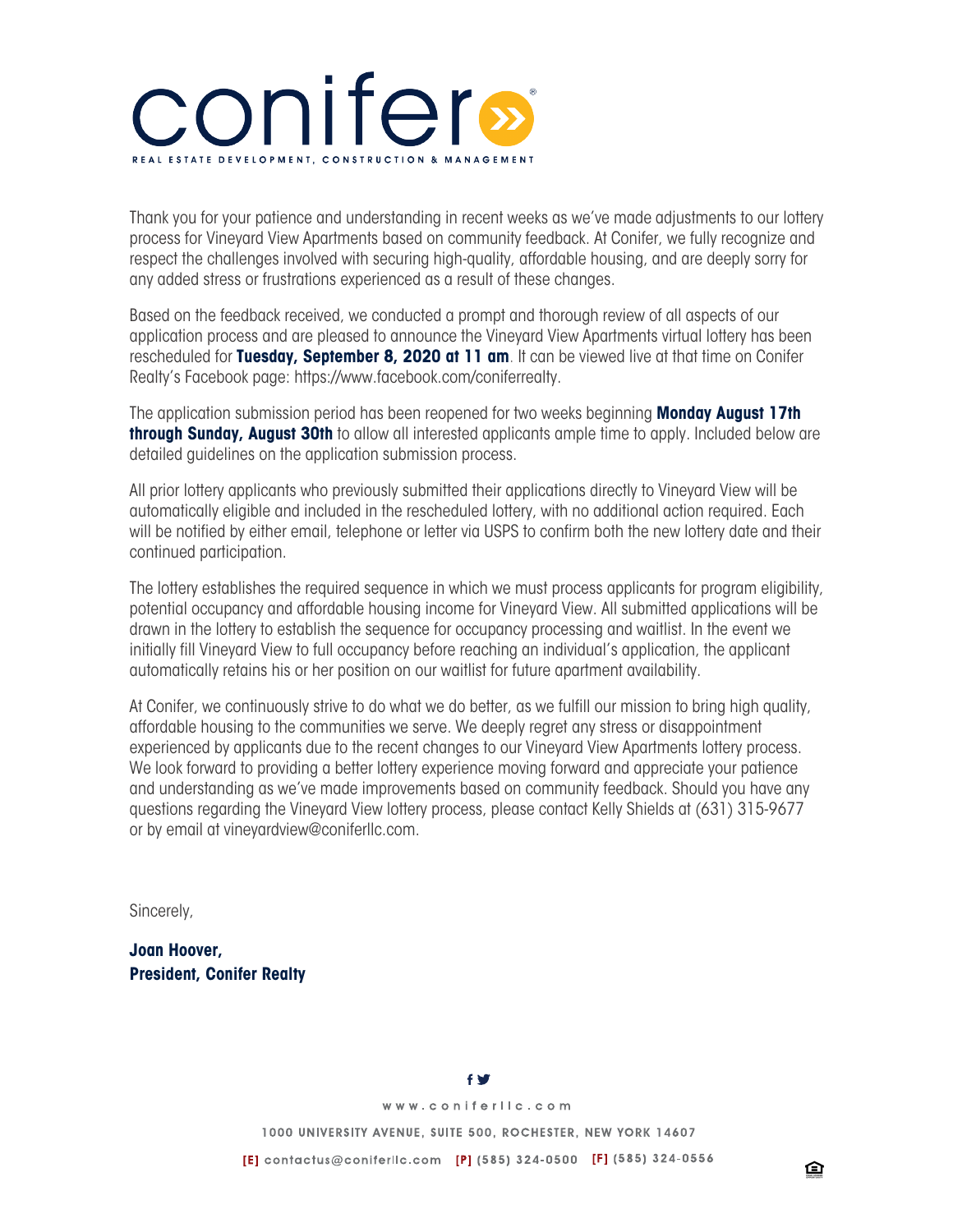## **VINEYARD VIEW APPLICATION AND LOTTERY ANNOUNCEMENT AND PROCEDURES**

We are very pleased to announce the new lottery for Vineyard View will be held virtually on September 8, 2020 at 11:00AM. **New** applications to be included in the lottery will be accepted beginning Monday, August 17, 2020 through Sunday, August 30, 2020. All **applicants who have already submitted a completed application to Vineyard View prior to August 17,2020, will be automatically included in the new lottery** and do not need to do anything further at this time.

Applicants who have already submitted applications to Vineyard View prior to August 17, 2020 will also be receiving direct confirmation of receipt of their application and eligibility for the new lottery via email, phone call, and/or U.S. Mail in the days ahead.

For any **new applicants**, it is imperative that you complete the enclosed application immediately and return it to us via email at vineyardview@coniferllc.com or via U.S. Mail at Vineyard View, P. O. Box 1499, Southold, NY 11871. Your completed application is all we need at this time. Applications **must** be returned **only** to the P.O. Box or email address listed here in order to be included in the lottery. The deadline information is below.

- An English and Spanish version of the application package can be downloaded here: **www.vineyardviewapartments.com**
- Applications in other languages are available upon request.

The application submission deadline for the new lottery is August 30, 2020. If you send your application via U.S. Mail, it must be postmarked no later than August 30, 2020, **AND** delivered to our P. O. Box no later than September 5, 2020, in order to be included in the lottery. If you send your application via email, it must be received no later than 11:59 p.m. on August 30, 2020 in order to be included in the lottery.



www.coniferlic.com

1000 UNIVERSITY AVENUE, SUITE 500, ROCHESTER, NEW YORK 14607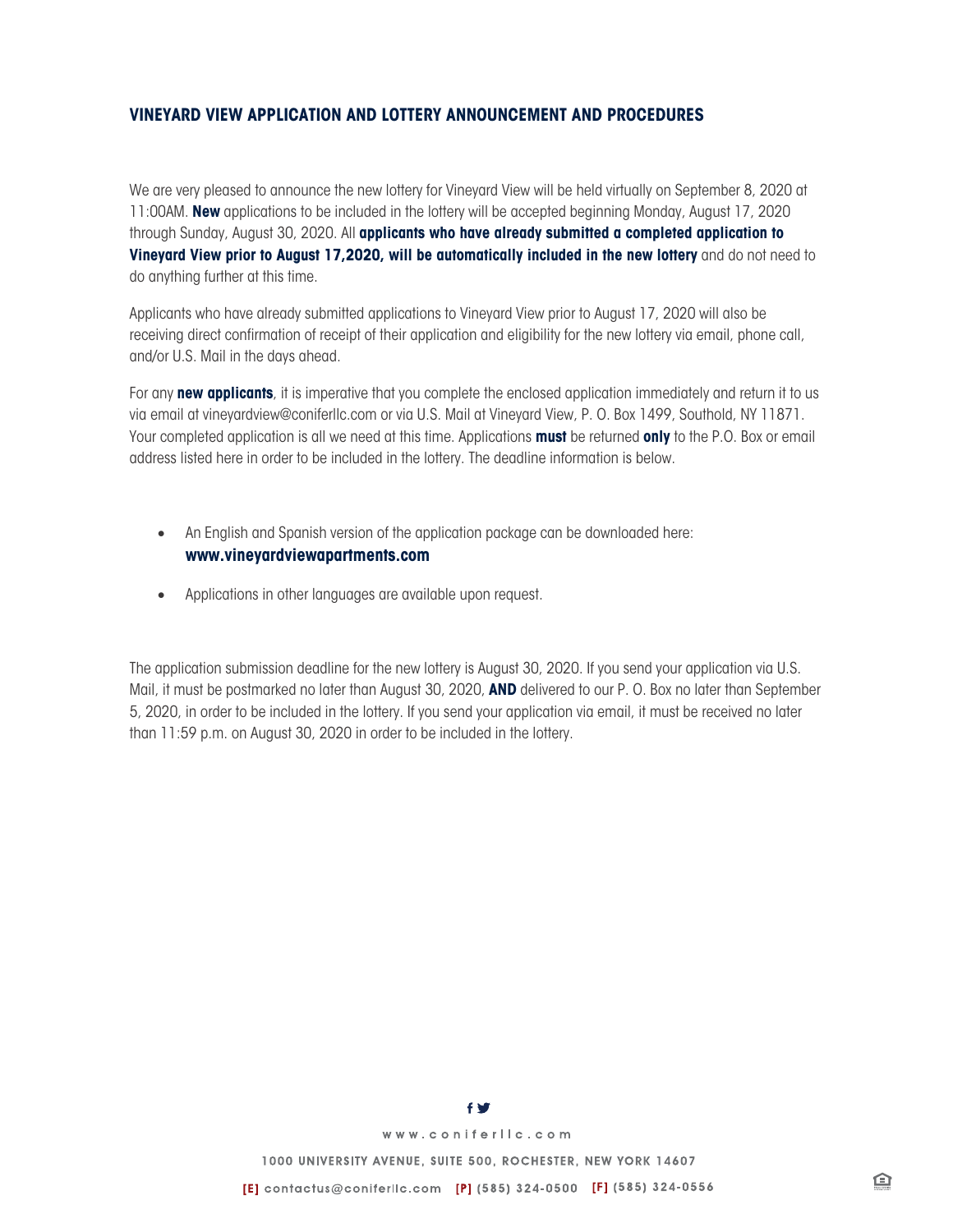So that we may process your application as quickly as possible, please read the following important information regarding Vineyard View:

- **Complete all items on the rental application, sign and date it before returning it addressed to: Vineyard View, P.O. Box 1499, Southold, NY 11971, or via email at vineyardview@coniferllc.com.**
- If something does not apply, please write "N/A". All adult members of the household must sign the application. Review your application for accuracy prior to mailing. Incomplete applications will not be accepted.
- Our new community is still under construction. **Please do not visit the construction site.** There is no information available there.
- For more information please contact us at: **[E]** vineyardview@coniferllc.com **[T]** (631) 315-9677 **[TTY]** (800) 622-1220 **[W]** www.vineyardviewapartments.com
- If your application is received by the lottery application deadline, your application will be entered into the lottery drawing. After the lottery, we will contact each applicant in the order in which their name has been drawn to schedule an interview and begin the pre-screening and affordable housing program qualification processes.
- The lottery establishes the required sequence in which we must process applicants for program eligibility, potential occupancy and affordable housing income for Vineyard View. All applications submitted by the lottery application deadline will be entered into the lottery to establish the sequence for occupancy processing and waitlist. In the event we initially fill Vineyard View to full occupancy before reaching an individual's application, the applicant automatically retains his or her position on our waitlist for future apartment availability. Applications received after the lottery deadline will not be included in the lottery but will be added to the end of the waitlist established by the lottery after the drawing is complete.
- In accordance with the Affirmative Fair Housing Marketing Plan and Resident Selection Plan approved by New York State Homes and Community Renewal (NYSHCR), applicants with mobility, visual, or hearing impairments who would benefit from the features of accessible units will be given preference for processing for potential occupancy of the accessible apartment homes at Vineyard View. Such applicants will be processed for occupancy on a a priority basis for the accessible apartments in the order in which they are drawn.
- In accordance with the Affirmative Fair Housing Marketing Plan and Resident Selection Plan approved by New York State Homes and Community Renewal (NYSHCR), applicants who submit applications to Vineyard View that are also currently on the North Folk Housing Alliance (NFHA) housing waitlist will be given preference for processing for apartment homes at Vineyard View. Such applicants must independently submit an application to Vineyard View in order to qualify for this preference. Applicants who meet the requirements for this preference will be processed for occupancy on a priority basis in the order in which they are drawn.
- A security deposit of one month's rent will be required prior to approval for move in.

# www.coniferlic.com 1000 UNIVERSITY AVENUE, SUITE 500, ROCHESTER, NEW YORK 14607 [E] contactus@coniferllc.com [P] (585) 324-0500 [F] (585) 324-0556

鱼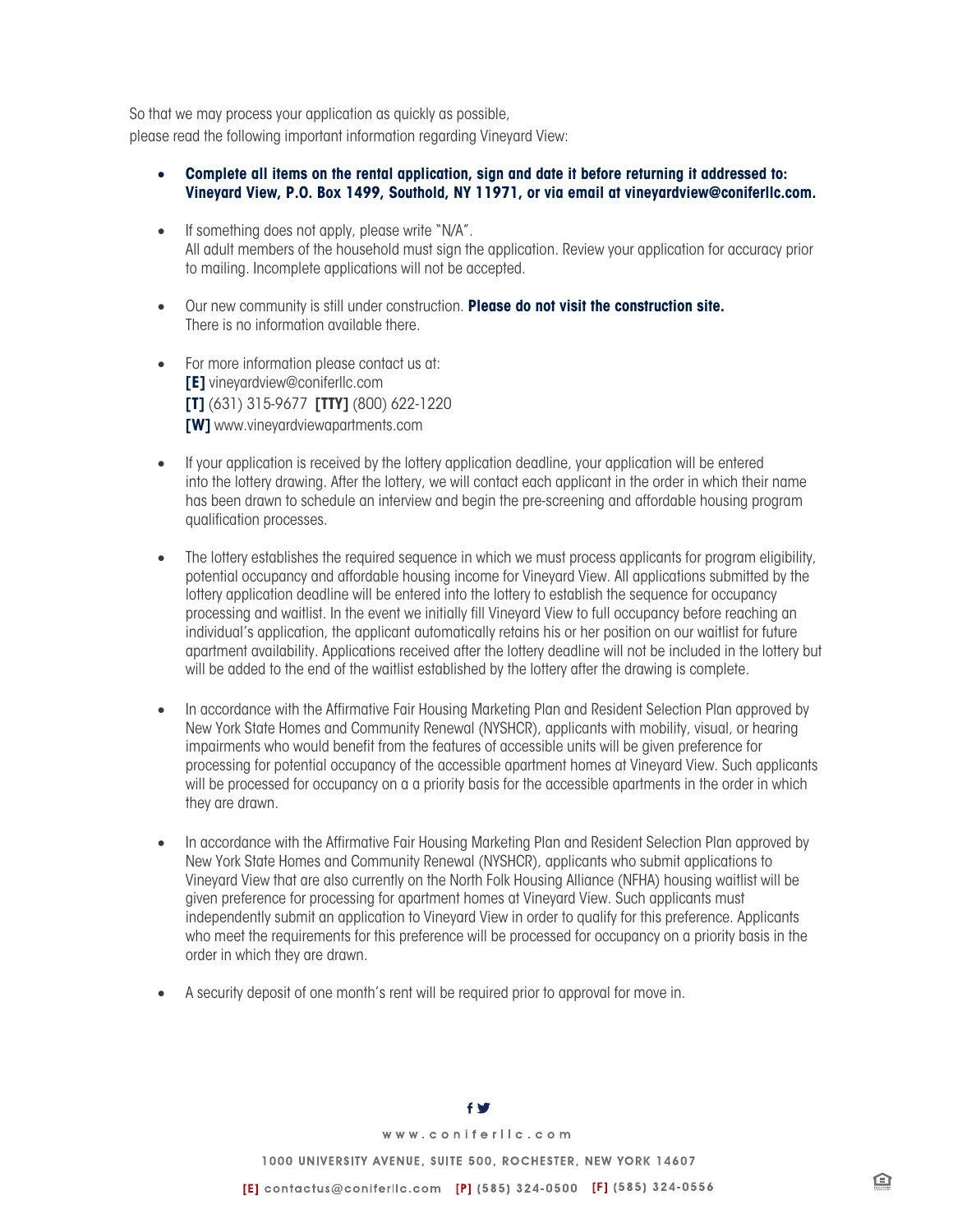Vineyard View applicants must qualify according to established income restrictions. There are 25 apartments in which the total household income must be at or below 50% Area Median Income (AMI) and there are 25 apartments in which the total household income must be at or below the 60% of the Area Medium Income (AMI). Total household income corresponds with the number of persons within your household. Income guidelines are as follows:

### **Income Guidelines and Monthly Rent:**

| <b>Unit Size</b> | <b>Rent Rate</b> | <b>Minimum Income*</b> | <b>Maximum Income</b>                                                                                                                  |
|------------------|------------------|------------------------|----------------------------------------------------------------------------------------------------------------------------------------|
| 1 BR $(50%)$     | \$1,056          | \$28,900               | 1 Person - \$44,350<br>2 People - \$50,650<br>3 People - \$57,000<br>4 People - \$63,000<br>5 People - \$68,400<br>6 People - \$73,450 |
| 2 BR (50%)       | \$1,266          | \$34,700               |                                                                                                                                        |
| 3 BR (50%)       | \$1,461          | \$40,075               |                                                                                                                                        |
| 1 BR $(60%)$     | \$1,289          | \$34,725               | 1 Person - \$53,220<br>2 People - \$60,780<br>3 People - \$68,400<br>4 People - \$75,960<br>5 People - \$82,080<br>6 People - \$88,140 |
| 2 BR (60%)       | \$1,544          | \$41,650               |                                                                                                                                        |
| 3 BR (60%)       | \$1,784          | \$48,150               |                                                                                                                                        |

\*Minimum income limits do not apply to households with rental assistance.

Water, sewer, trash, emergency maintenance, lawn care and snow removal are included in the monthly rent. Residents are responsible for electricity.

**f V** 

www.coniferlic.com

1000 UNIVERSITY AVENUE, SUITE 500, ROCHESTER, NEW YORK 14607